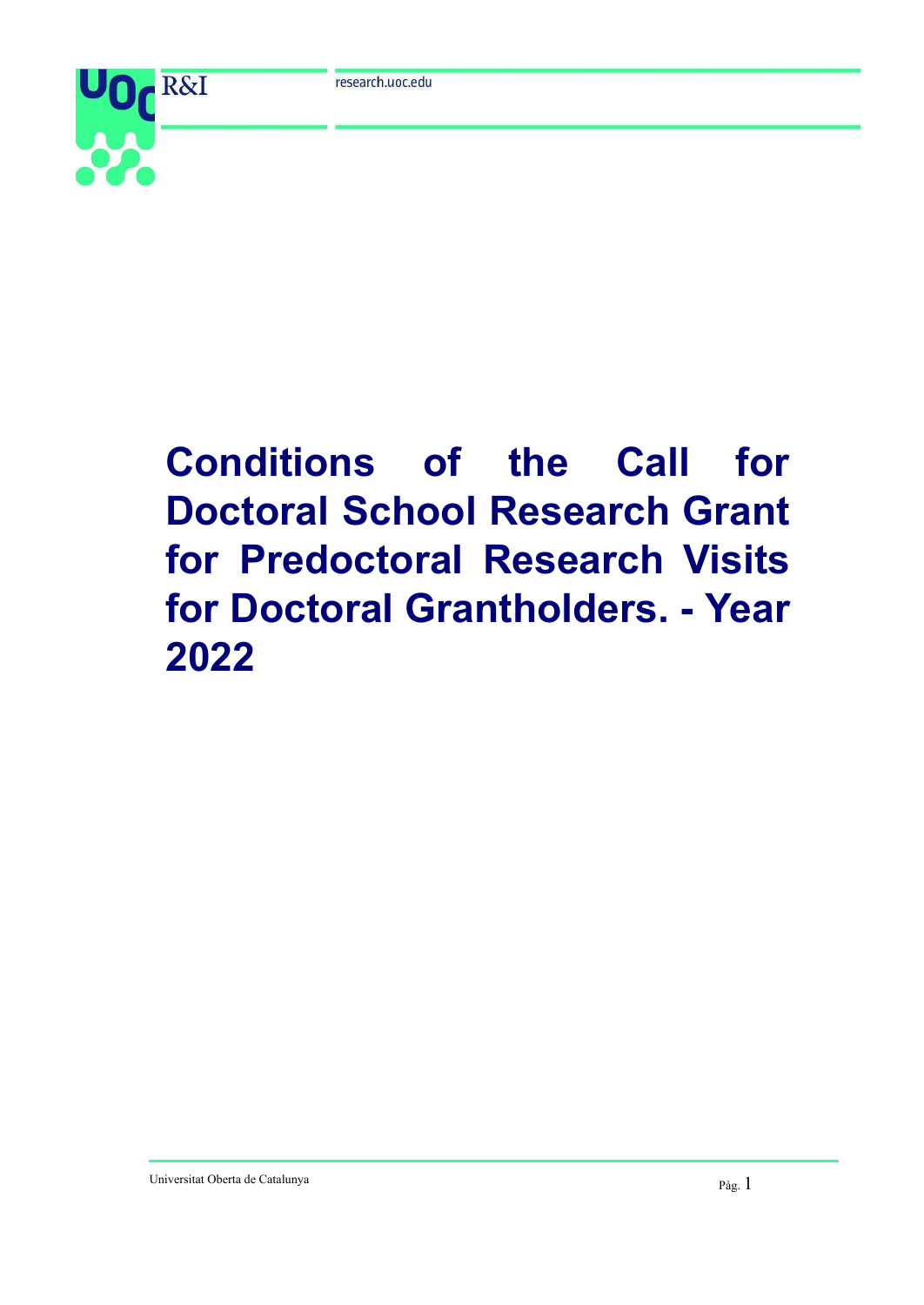

# **OBJECT**

The aim of this call is to promote the training and knowledge of the predoctoral research Grant Holders, and also the dissemination of their research activity. The aim is help the Grant Holders to make a **short lasted research visit in Universities or Research Entities** outside Catalunya.

### **NATURE AND CONDITIONS OF THE GRANT**

This predoctoral research visit call intention is to cover some of the expenses by predoctoral research visits.

The beneficiaries of this type of grant are the Doctoral Grant holders of the Doctoral School, whose application of the predoctoral research visit has been formally accepted.

A **maximum of 12 weeks** of the total duration of the stay will be funded, and the maximum budget will be assigned in accordance with the host country, using the tables given in Appendix I of these rules. This amount **includes travel, accommodation and living expenses, and also the expenses associated with the stay**

All the research visits must be approved by UOC, before presenting the application to the call, according to the University regulations. It is essential that the stay is carried out between January 1<sup>st</sup>, 2022 and December 31st, 2022.

The Doctoral Grant Holders who feature a grant for research visits will receive the approved amount by wire transfer with their payslip. For this reason, the expenses relating with the research visits must be managed by their own.

### **BUDGET**

The **overall budget 2022** available for this year shall not exceed **38.148,87 € Euros**.

Universitat Oberta de Catalunya Pàg. 2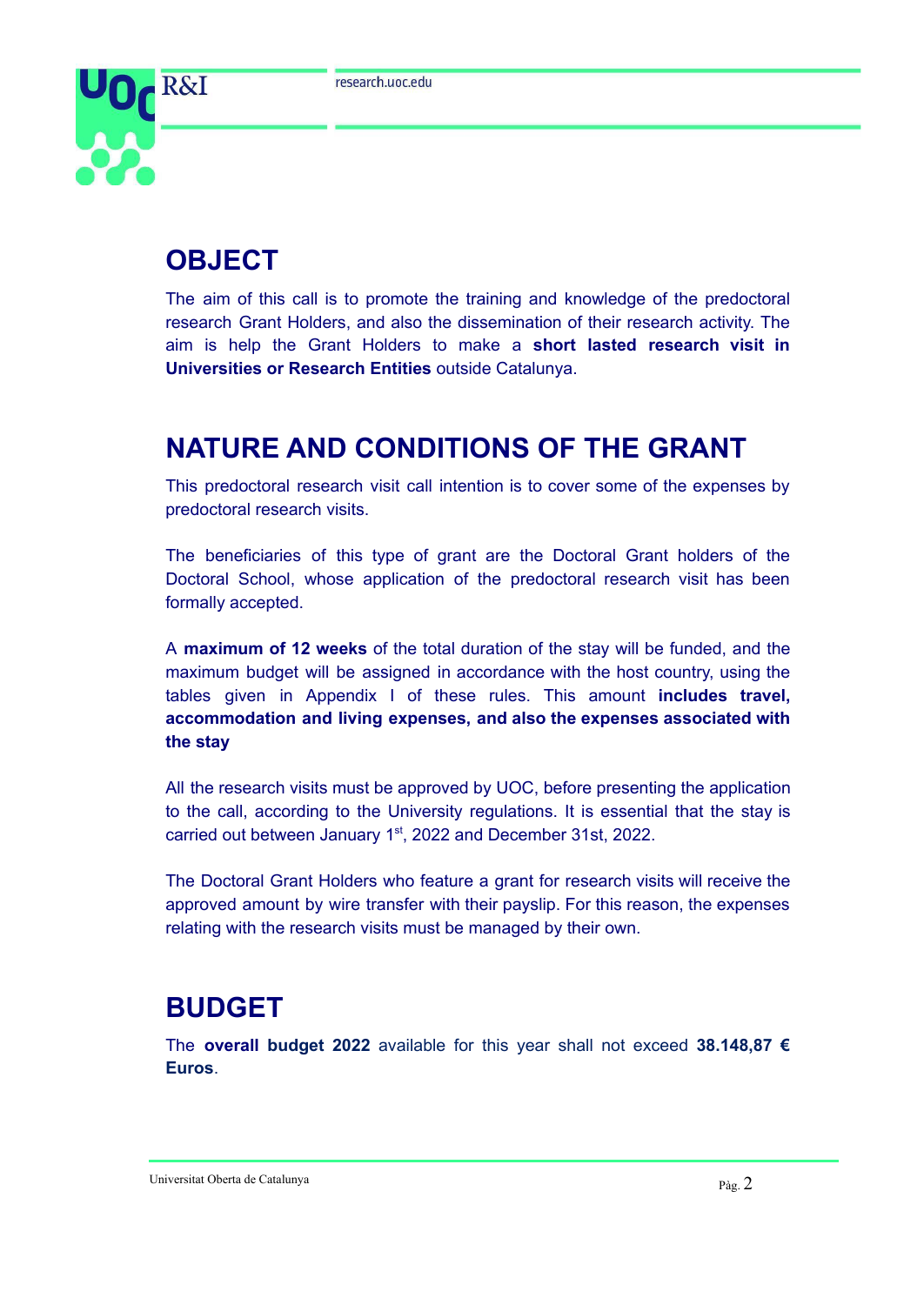

### **REQUIREMENTS AND OBLIGATIONS**

To receive a Doctoral School grant for the predoctoral research visit, the applicant must meet the following requirements and obligations:

- Completing the grant application form provided by the Doctoral School by entering to the GIR, at the "Portal Investigador", and submit all the attached documentation stipulated on the form (both the documentation for submission when making the application and the documentation that should be sent after the research visit). Is necessary to take into account that it is indispensable to present the official acceptation of the University or Research Entity through which the Doctoral Grant Holder is made know about his/her research stay having been accepted.
- Not receiving other grant for the same item awarded by public or private institutions.
- It is essential that the associated expenses are incurred between 1 January and 31 December 2022.
- Having the scientific production up to date in the GIR.
- Expenses relating with congress assistance, meetings, seminars, etc., are excluded from this call.
- Non-EU foreigners who want to travel or carry out a research stay in which they must remain outside the country for more than 6 months, must previously contact Personnel at persones@uoc.edu to receive information and support on the procedure and the necessary documentation.

## **TIME LIMIT, FORMALISATION AND PROCESSING OF APPLICATIONS**

The **period** for submitted will be open until the budget is exhausted and as maximum till November 1st, 2022.

The applications may **only be sent through the "Portal Investigador" at GIR tool**, login to the link "*Presentació de sol·licitud*" inside the call's file.

#### Universitat Oberta de Catalunya Pàg. 3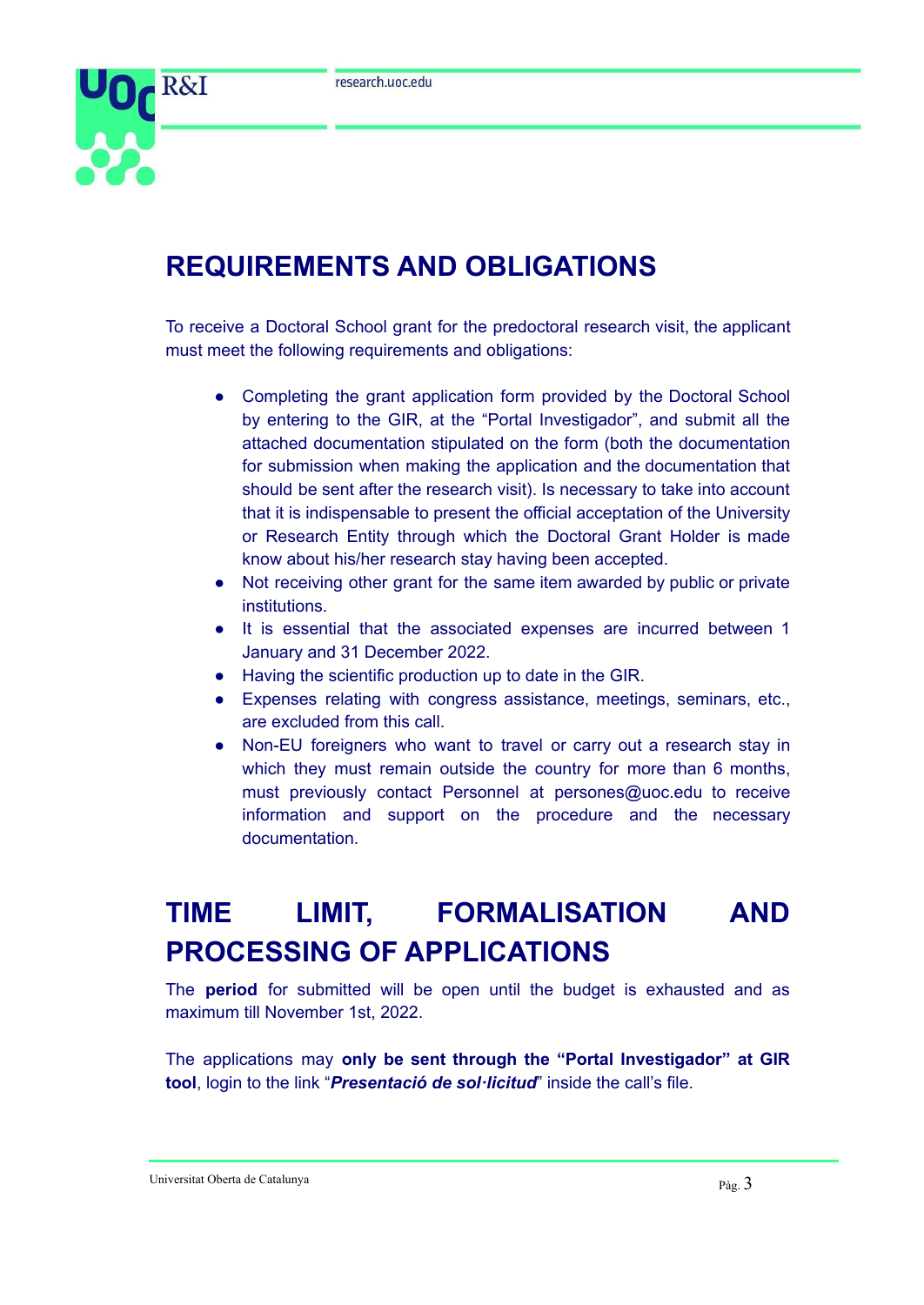

Once the application has been completed at GIR tool, the applicant must send a message to the address [internal\\_grants\\_ri@uoc.edu](mailto:internal_grants_ri@uoc.edu) notifying his request.

The applicant, in a maximum of 5 working days after the submission, will receive a confirmation email, from the Research and Innovation Office (ARI), of the correct submission.

For additional information or resolve queries do not hesitate to contact internal\_grants\_ri@uoc.edu.

### **SELECTION**

The Doctoral School will evaluate the applications for this call and will rule on the awarding of Grant covered by this call.

The decision will be communicated within  $15<sup>th</sup>$  labour days of submitting their application.

The Doctoral School will take the following criteria into account when assessing the applications:

- The significance and scientific prestige of the host institution will be priced in relation in the area of specific research (this information will have to be proportionate and justified by the applicant).
- The requests linked to the research carried out within the framework of a project with competitive funding will have priority.
- In the case of a Doctoral Grant holder who wants to apply for more than one application, the first one will be prioritized.
- CV of the applicant of the grant. That information picked up and updated will only be valued on the Tool of Integral Management of the Research of the UOC (GIR).

### **GRANT AWARDED EXECUTION**

The grant awarded to the applicant will be paid as a single payment as part of their salary. This amount will be subject to the corresponding income tax and social security payments as established in the labour regulations currently in force.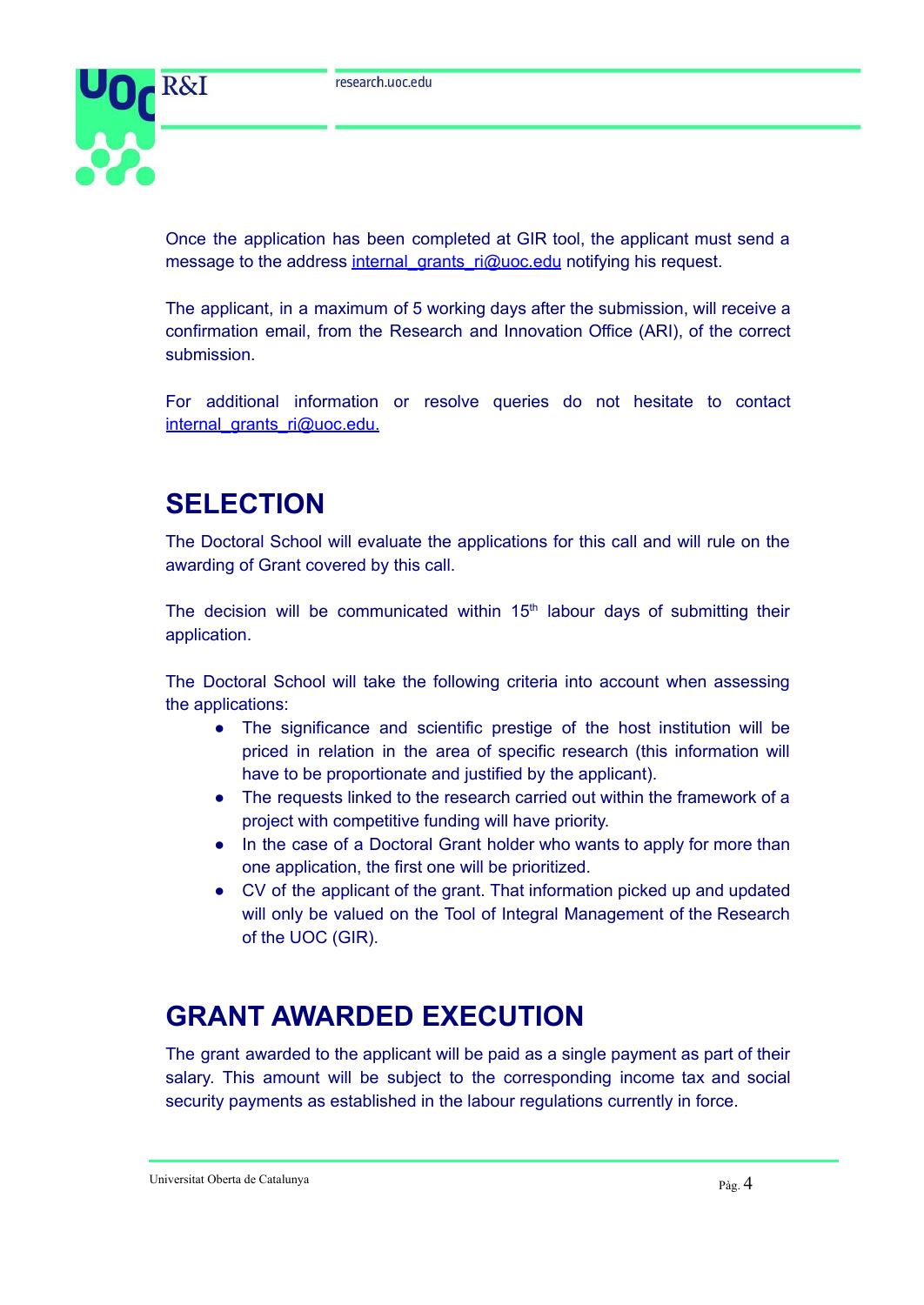

# **JUSTIFICATION**

After attendance at the predoctoral research visit, the researcher responsible for the application must submit the following documentation within a maximum of three months:

- Report with a brief account of the opportunities detected (contacts, subjects, funding options, etc.) that may be linked to the UOC's research interests.
- Update of the information in the GIR with the details of the work presented at the event in question.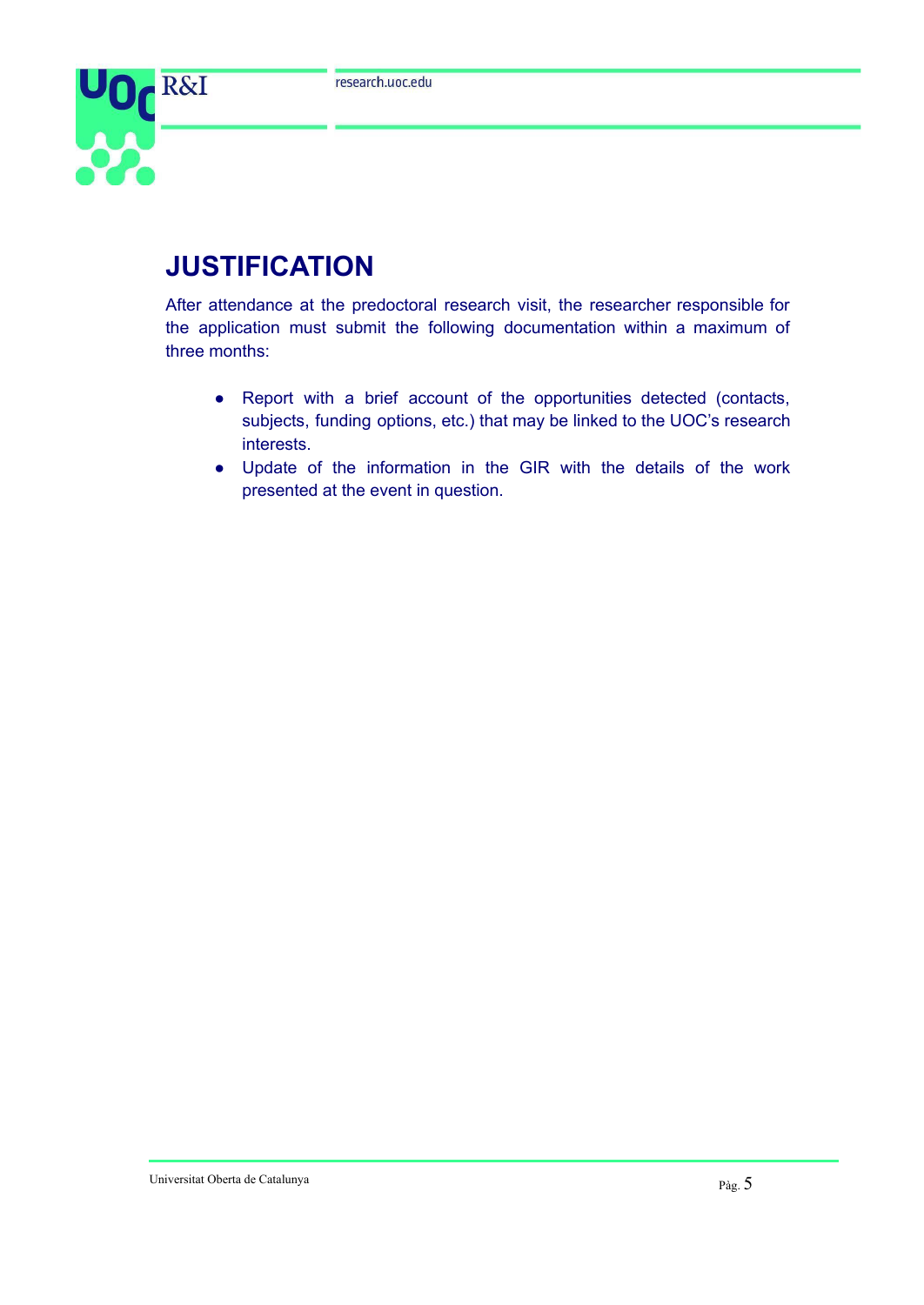

# **APPENDIX I**

The table below shows the maximum amounts that will be funded for travel between Barcelona and the host centre, depending on the distance shown by the Erasmus+ European programme's Distance [Calculator.](https://ec.europa.eu/programmes/erasmus-plus/resources/distance-calculator_en)

| Distance between Barcelona and the host<br>centre  | <b>Amount</b> |
|----------------------------------------------------|---------------|
| Between 100 and 499 km                             | 180 euros     |
| Between 500 and 1,999 km                           | 275 euros     |
| Between 2,000 and 2,999 km                         | 360 euros     |
| Between 3,000 and 3,999 km                         | 530 euros     |
| between 4,000 and 7,999 km                         | 820 euros     |
| 8,000 km or more                                   | 1,500 euros   |
| European regions outside of the continent          | <b>Amount</b> |
| Iceland, outermost regions and overseas<br>regions | 770 euros     |
| <b>Malta and Cyprus</b>                            | 720 euros     |

This table will also be taken into account for stays by researchers from other foreign institutions to calculate the maximum amount payable for travel between their place of origin and Barcelona.

The following table shows the maximum weekly sums that will be funded as living expenses, depending on the host country:

Universitat Oberta de Catalunya Pàg. 6